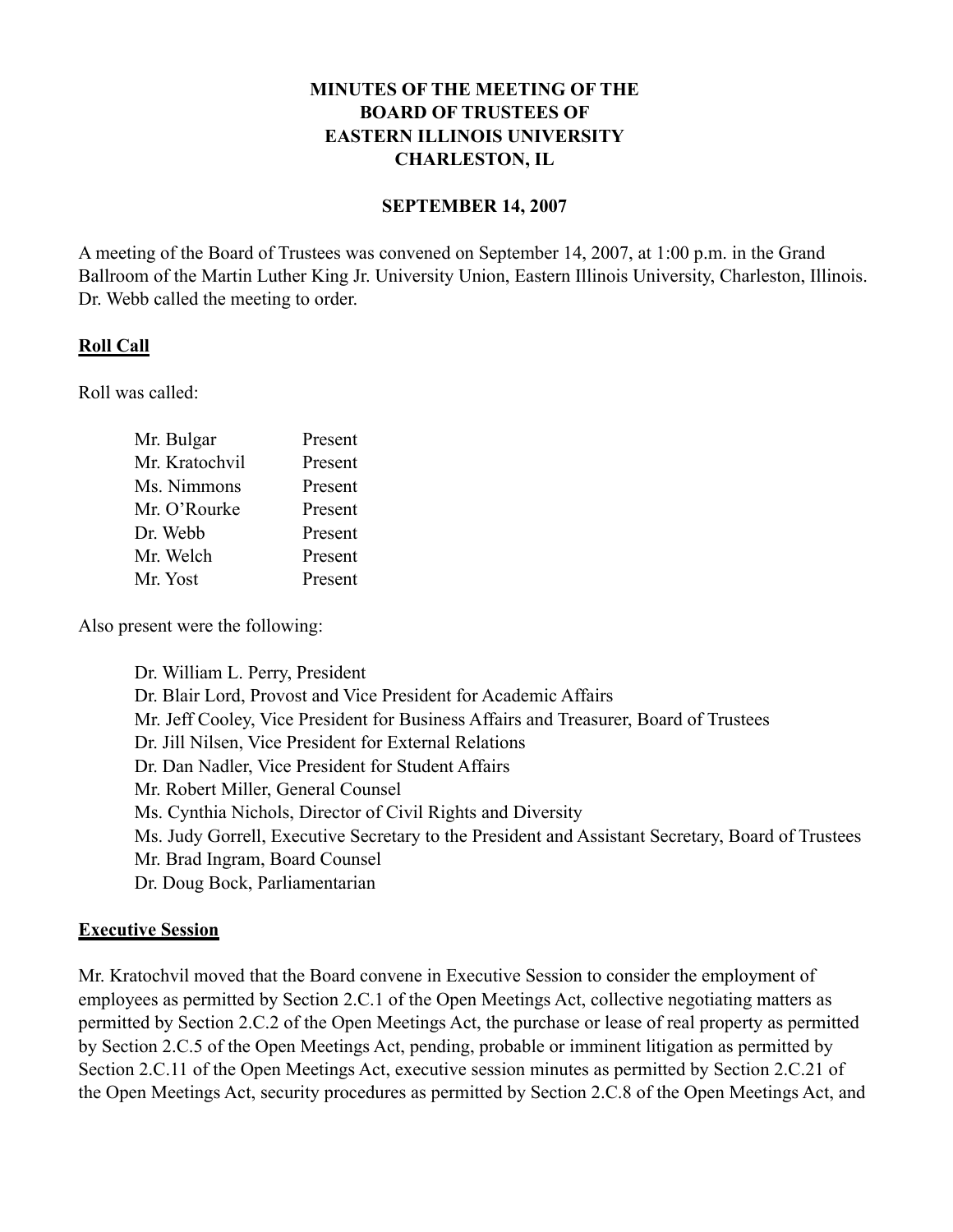student disciplinary cases as permitted by Section 2.C.9 of the Open Meetings Act. Ms. Nimmons seconded the motion.

Roll was called and the vote was as follows:

| Mr. Bulgar     | Yes |
|----------------|-----|
| Mr. Kratochvil | Yes |
| Ms. Nimmons    | Yes |
| Mr. O'Rourke   | Yes |
| Mr. Yost       | Yes |
| Mr. Welch      | Yes |
| Dr. Webb       | Yes |

Motion carried.

Ms. Nimmons moved to reconvene in Open Session. Mr. O'Rourke seconded the motion.

Roll was called and the vote was as follows:

| Mr. Bulgar     | Yes        |
|----------------|------------|
| Mr. Kratochvil | <b>Yes</b> |
| Ms. Nimmons    | Yes        |
| Mr. O'Rourke   | <b>Yes</b> |
| Mr. Yost       | <b>Yes</b> |
| Mr. Welch      | Yes        |
| Dr. Webb       | Yes        |
|                |            |

Motion carried.

# **Action Items**

Mr. Yost moved to approve the June 25, 2007 Finance/Audit Committee minutes. Mr. Bulgar seconded the motion.

Roll was called and the vote was as follows:

| Mr. Bulgar     | Yes |
|----------------|-----|
| Mr. Kratochvil | Yes |
| Ms. Nimmons    | Yes |
| Mr. O'Rourke   | Yes |
| Mr. Yost       | Yes |
| Mr. Welch      | Yes |
| Dr. Webb       | Yes |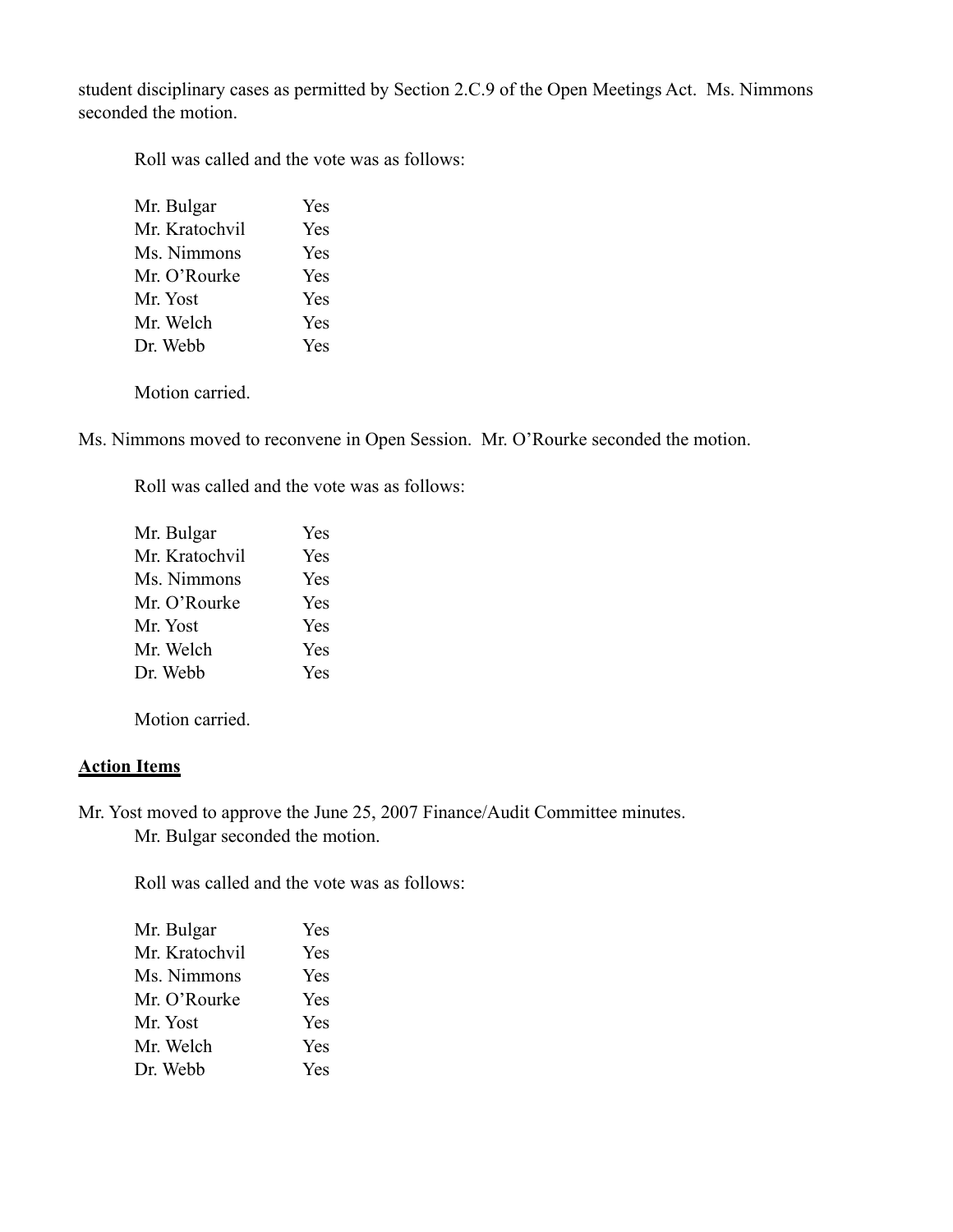Motion carried.

Mr. Kratochvil moved to approve the minutes of the June 25, 2007 Board meeting. Ms. Nimmons seconded the motion.

Roll was called and the vote was as follows:

| Mr. Bulgar     | Yes        |
|----------------|------------|
| Mr. Kratochvil | Yes        |
| Ms. Nimmons    | Yes        |
| Mr. O'Rourke   | <b>Yes</b> |
| Mr. Yost       | <b>Yes</b> |
| Mr. Welch      | Yes        |
| Dr. Webb       | <b>Yes</b> |

Motion carried.

3. Mr. Welch moved to approve release of the executive session minutes for April 25, 2001 and December 14, 2005. Mr. Yost seconded the motion.

Roll was called and the vote was as follows:

| Mr. Bulgar     | Yes |
|----------------|-----|
| Mr. Kratochvil | Yes |
| Ms. Nimmons    | Yes |
| Mr. O'Rourke   | Yes |
| Mr. Yost       | Yes |
| Mr. Welch      | Yes |
| Dr. Webb       | Yes |

Motion carried.

4. Mr. Yost moved to approve the purchase of a three-year agreement to provide an upgrade of the course management system used to deliver online instructional resources to students at a cost of \$300,123 from Blackboard, Inc., Washington, D. C. The fund source is local funds. The agreement is effective for the period September 14, 2007 through September 13, 2010. Mr. Welch seconded the motion.

Roll was called and the vote was as follows:

Mr. Bulgar Yes Mr. Kratochvil Yes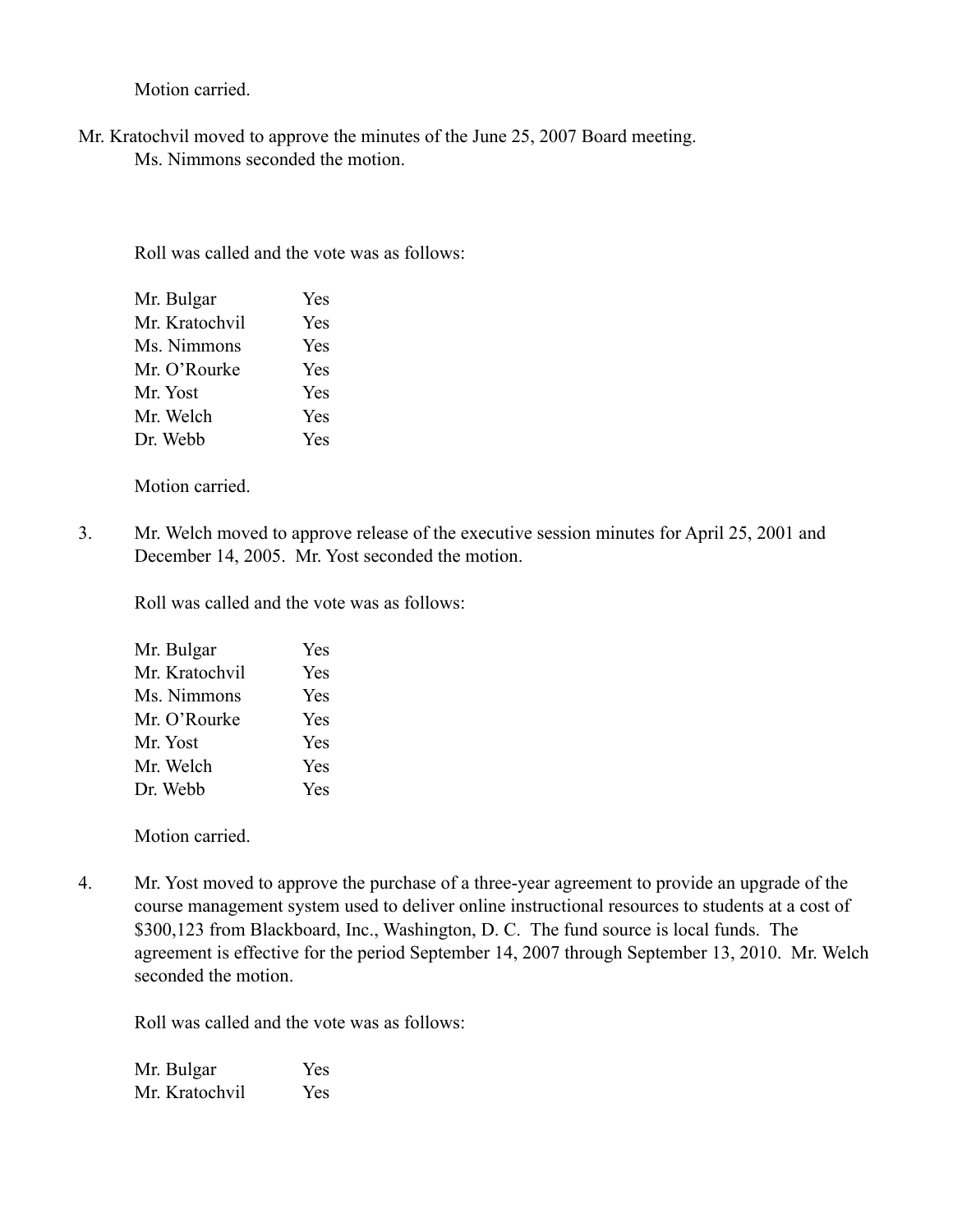| <b>Yes</b> |
|------------|
| <b>Yes</b> |
| Yes        |
| <b>Yes</b> |
| Yes        |
|            |

Motion carried.

5. Mr. Kratochvil moved to authorize the University to process contractor payments for work on the Doudna Fine Arts Center for a cost not to exceed \$7,894,226.00, and the vendor is to be stipulated by the Capital Development Board. The fund source is local funds. Ms. Nimmons seconded the motion.

Roll was called and the vote was as follows:

| Mr. Bulgar     | Yes |
|----------------|-----|
| Mr. Kratochvil | Yes |
| Ms. Nimmons    | Yes |
| Mr. O'Rourke   | Yes |
| Mr. Yost       | Yes |
| Mr. Welch      | Yes |
| Dr. Webb       | Yes |
|                |     |

Motion carried.

6. Mr. Kratochvil moved to authorize President Perry to offer Dr. Diane Hoadley an extension of her contract through June 30, 2010 to serve as the Dean of the Lumpkin College of Business and Applied Sciences. Mr. Bulgar seconded the motion.

Roll was called and the vote was as follows:

| Mr. Bulgar     | Yes        |
|----------------|------------|
| Mr. Kratochvil | Yes        |
| Ms. Nimmons    | <b>Yes</b> |
| Mr. O'Rourke   | Yes        |
| Mr. Yost       | Yes        |
| Mr. Welch      | Yes        |
| Dr. Webb       | Yes        |

Motion carried.

7. Mr. Yost moved that the Board of Trustees review and complete the Ohio Valley Conference Governing Board Certification Form as required by conference policy. Mr. O'Rourke seconded the motion.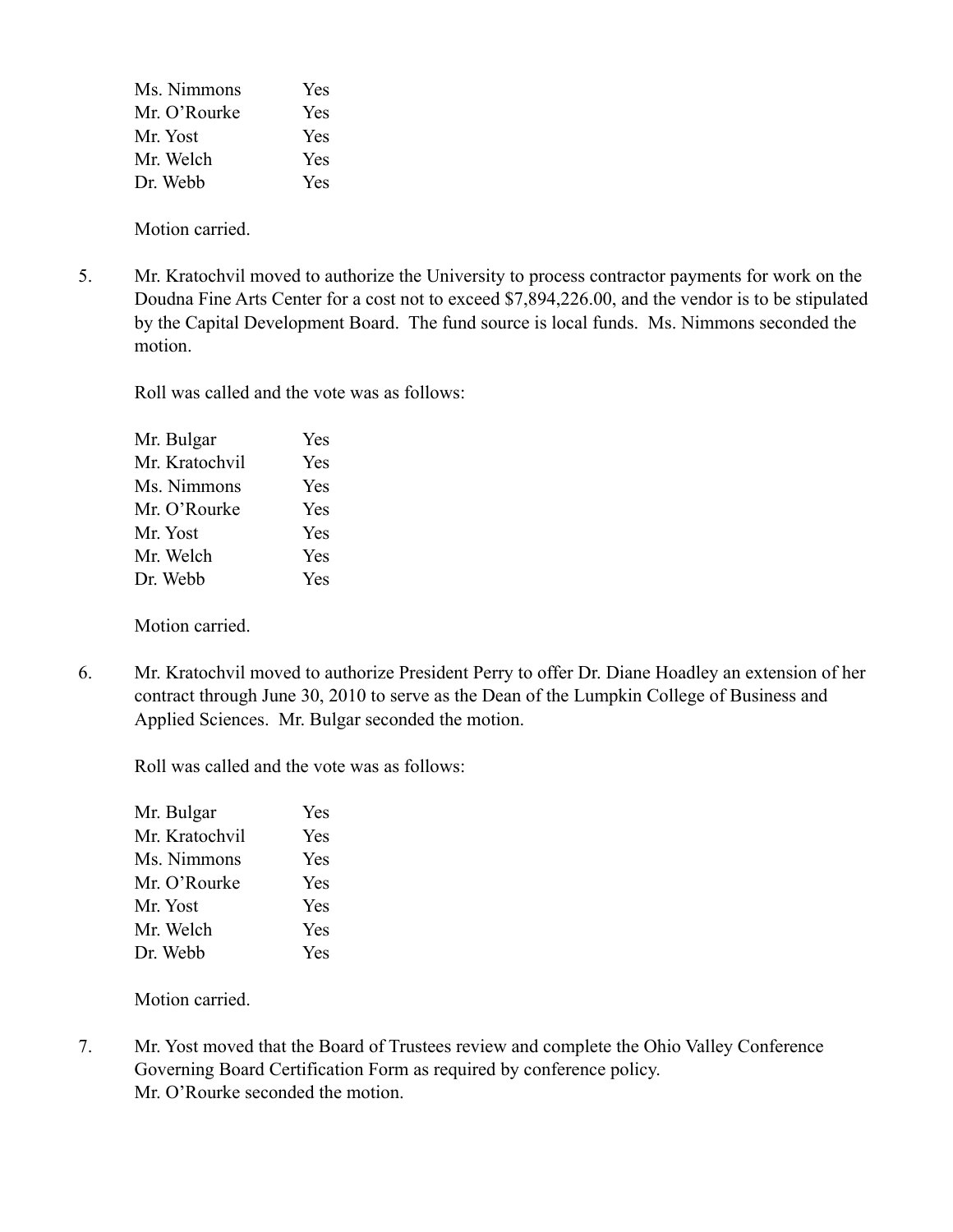Mr. Welch moved to amend the Ohio Valley Conference Statement on Board Responsibilities for Intercollegiate Athletics. Under item 3) Mr. Welch added the words "and the Board." Mr. O'Rourke seconded the motion.

Item 3) would then read: The Chief Executive Officer, in consultation with the Director of Athletics, Faculty Athletic Representative, and the Board, determines how the institutional vote shall be cast on issues of athletics policy presented to the NCAA and the Ohio Valley Conference.

Roll was called and the vote on the amendment was as follows:

| Mr. Bulgar     | <b>Yes</b> |
|----------------|------------|
| Mr. Kratochvil | <b>Yes</b> |
| Ms. Nimmons    | <b>Yes</b> |
| Mr. O'Rourke   | <b>Yes</b> |
| Mr. Yost       | Yes        |
| Mr. Welch      | <b>Yes</b> |
| Dr. Webb       | Yes        |
|                |            |

Motion carried.

Roll was called on the motion to approve the Governing Board Certification Form as amended and the vote was as follows:

| Mr. Bulgar     | <b>Yes</b> |
|----------------|------------|
| Mr. Kratochvil | Yes        |
| Ms. Nimmons    | Yes        |
| Mr. O'Rourke   | Yes        |
| Mr. Yost       | Yes        |
| Mr. Welch      | Yes        |
| Dr. Webb       | <b>Yes</b> |

Motion carried.

### **Information Items**

### **President's Report**

President Perry invited Dr. Lord to report on the Study Abroad and Eastern Reads programs.

Dr. Lord introduced Ms. Wendy Williamson, Director of Study Abroad. Ms. Williamson reported that Eastern Illinois University has risen to number seven among all Illinois higher education institutions for the number of students who travel abroad. Ms. Williamson also reported that the number of students studying abroad has increased from 100 to more than 300, over the past five years. She reported that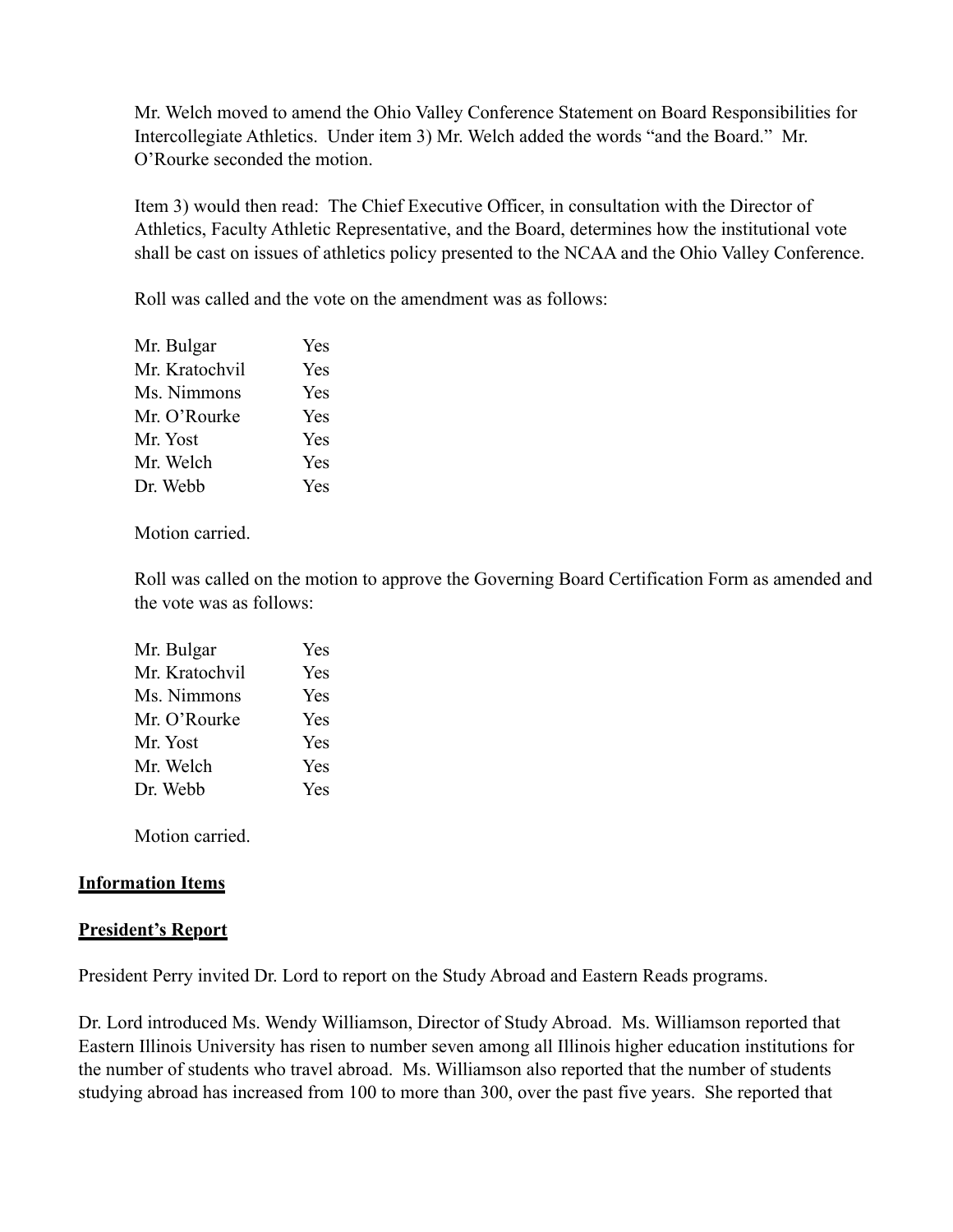there has also been a substantial growth in the number of minority students participating in study abroad, and that recent studies have shown that graduating students who had an international experience are provided with more job offers and higher starting salaries than those without an international experience. Ms. Williamson invited Ms. Alana Toolie, a student who has studied abroad, to share her personal experiences while abroad. Ms. Toolie studied abroad in Cape Town, South Africa, for a semester, and said that her experiences increased her self-esteem and self-confidence. Ms. Toolie also said that study abroad experience greatly enhances a résumé, as she was contacted to interview for a job she had not applied for, all because of her study abroad experience.

# Dr. Lord reported that Eastern Reads is a program that required incoming freshman to read a book entitled *A Hope In The Unseen: An American Odyssey from the Inner City to the Ivy League* by Cedric Jennings, before they began fall semester classes. Dr. Lord then invited

Dr. Bonnie Irwin and Dr. Bud Fischer to give a presentation on the Eastern Reads program. Dr. Fischer reported that the Eastern Reads Program was designed to provide freshman and incoming transfer students with their first opportunity for academic engagement on campus through a common intellectual experience. The goals of this program were to provide the students an introduction to the expectations of higher education, to enhance student participation in the intellectual life of campus, create a foundation to help students explore values and ethics, and to create a sense of community by having increased interaction between students, faculty, and staff. Incoming freshmen were expected to read the book, complete a homework assignment about the book and participate in a discussion group. Dr. Bonnie Irwin reported that Eastern Reads is part of the EIU Prowl Program, which is a six-week extension of the orientation programming on campus. Dr. Irwin reported that 78% of incoming freshman attended the discussion groups, and that the highest participation among the academic colleges was from the College of Education and Professional Studies. Dr. Irwin also mentioned that Cedric Jennings will be at Eastern Illinois University on Monday, September 24 at 7 p.m.

Dr. Perry asked Dr. Nadler to report on safety and security upgrades in the residence halls. Dr. Nadler introduced Mark Hudson, Director of Housing, and recognized student leaders and graduate assistants in the Housing & Dining department. Dr. Nadler reported that a recent safety and security survey showed a 99% positive response. Dr. Nadler also mentioned multiple levels of security in the residence halls, including locks and keys, exterior doors locked from midnight to four a.m., and night assistants who monitor the residence halls. Various students and professional staff live in the residence halls, and go through extensive training, wear bright yellow staff badges for easy identification, and participate in staff rounds in various residence halls. Dr. Nadler reported that security cameras were installed in the residence halls beginning in 2004, and are still being installed today. These cameras operate 24 hours a day, seven days a week, and can be viewed by a number of staff, including the University Police Department. In addition to residence halls, cameras have also been installed in the Martin Luther King, Jr. Union, and the Student Recreation Center. A new fire suppression sprinkler system and public address announcement system was recently installed in Andrews Hall.

Dr. Nadler then invited Mr. Ken Baker to acknowledge the athletic achievements from last year. Mr. Baker thanked President Perry, Dr. Nadler and the Board of Trustees for the opportunity to serve as Interim Athletic Director. Student athletes were recognized as Medal of Honor recipients, and for qualifying for the OVC Commissioner's Honor Roll. The football team was recognized for winning the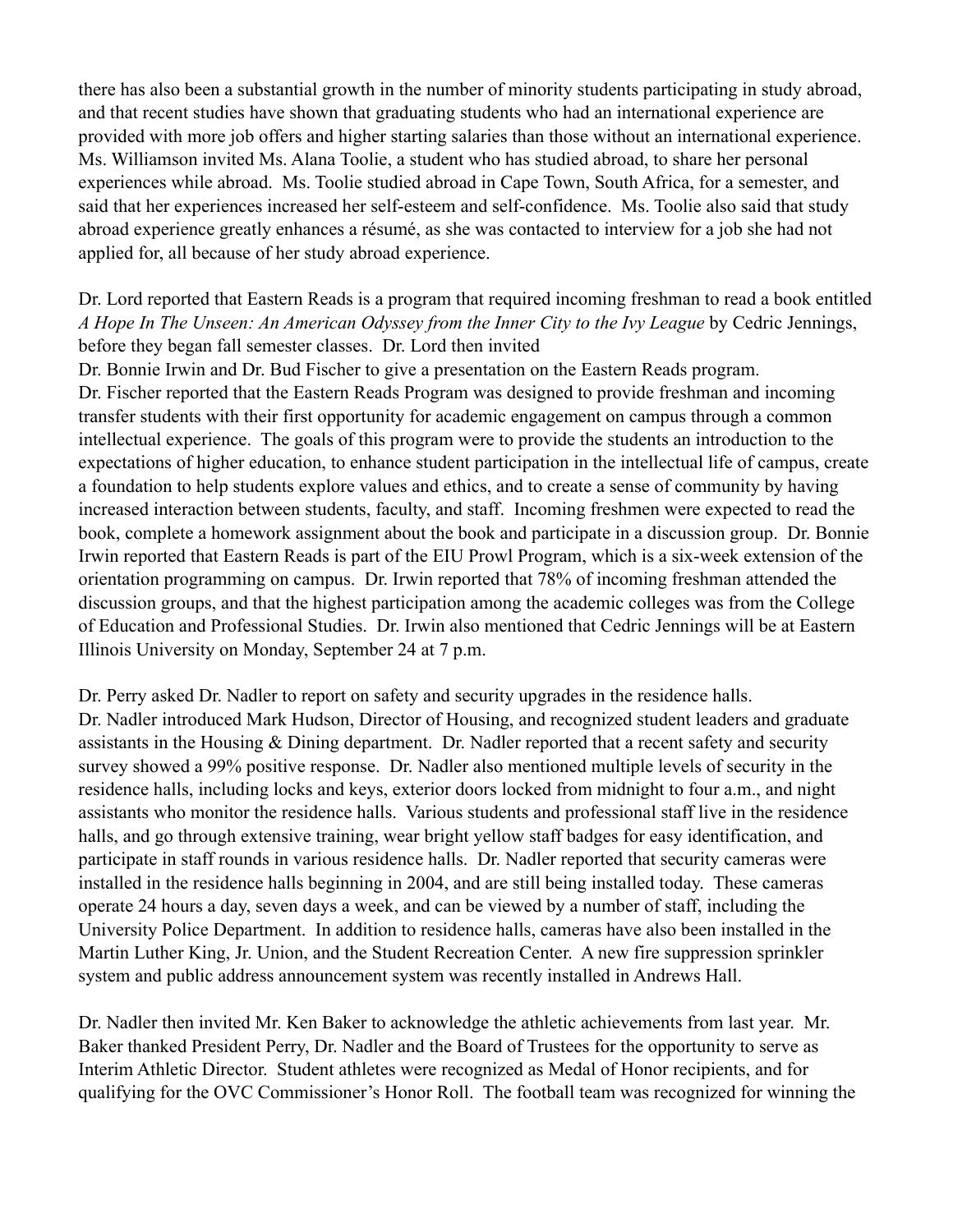conference championship trophy, along with the sportsmanship award. Both the men's and women's track teams were recognized for their achievements.

# **Reports from Constituencies**

Dr. Lynne Curry, Chair of the Faculty Senate, introduced herself to the Board. This year presents both new opportunities and new challenges for the University. Faculty contributions in teaching, research, and service will enable the University to function as a "Best in Class" university.

# **Report from Board Chair**

No report.

# **Committee Reports**

Executive/Planning Committee – Dr. Webb reported that the Board Retreat is scheduled for November 15 in Effingham.

Board Relations Committee – Mr. Yost reported on the upcoming Alumni events--Homecoming, Hall of Fame, and Tarble's 25 Community Celebration. The committee discussed fundraising initiatives and legislative issues. Dr. Nilsen reported in FY 2007, approximately \$5.8 million were raised which was a substantial increase over FY 2006. Dr. Nilsen also reported that recently 12 legislators toured the campus to look at our facilities and the Steam Plant in particular. Representative Chapin Rose took a leadership role in getting the legislators to campus.

Finance/Audit Committee – Mr. O'Rourke reported that the committee talked about the purchase approvals, summary purchases, energy saving initiatives, and the FY08 Budget preparation. At the present time, there is a 1.9% increase in the budget, but the budget has not been signed. The committee also discussed Blair Hall. The total project was \$9.3 million and cost the University \$25,000 out of pocket.

Academic and Student Affairs Committee – Mr. Welch reported that the committee discussed the Eastern Reads Program. There also were reports from Ms. Wendy Williamson and Dr. Bonnie Irwin regarding the Study Abroad Program and the Honors Program respectively. Mr. Welch also thanked Mr. Ken Baker for serving as Interim Athletic Director.

Board Regulations – Mr. Welch reported that he has made extensive notes, and he will be consulting with Mr. Brad Ingram regarding the language.

Mr. Welch informed the Board that he consulted with Ms. Judy Erwin about having a public university trustee on the Higher Education Master Plan committee. The request was denied citing that there are too many people on the committee. Mr. Welch has since learned that the entire budget for the Master Plan has been eliminated.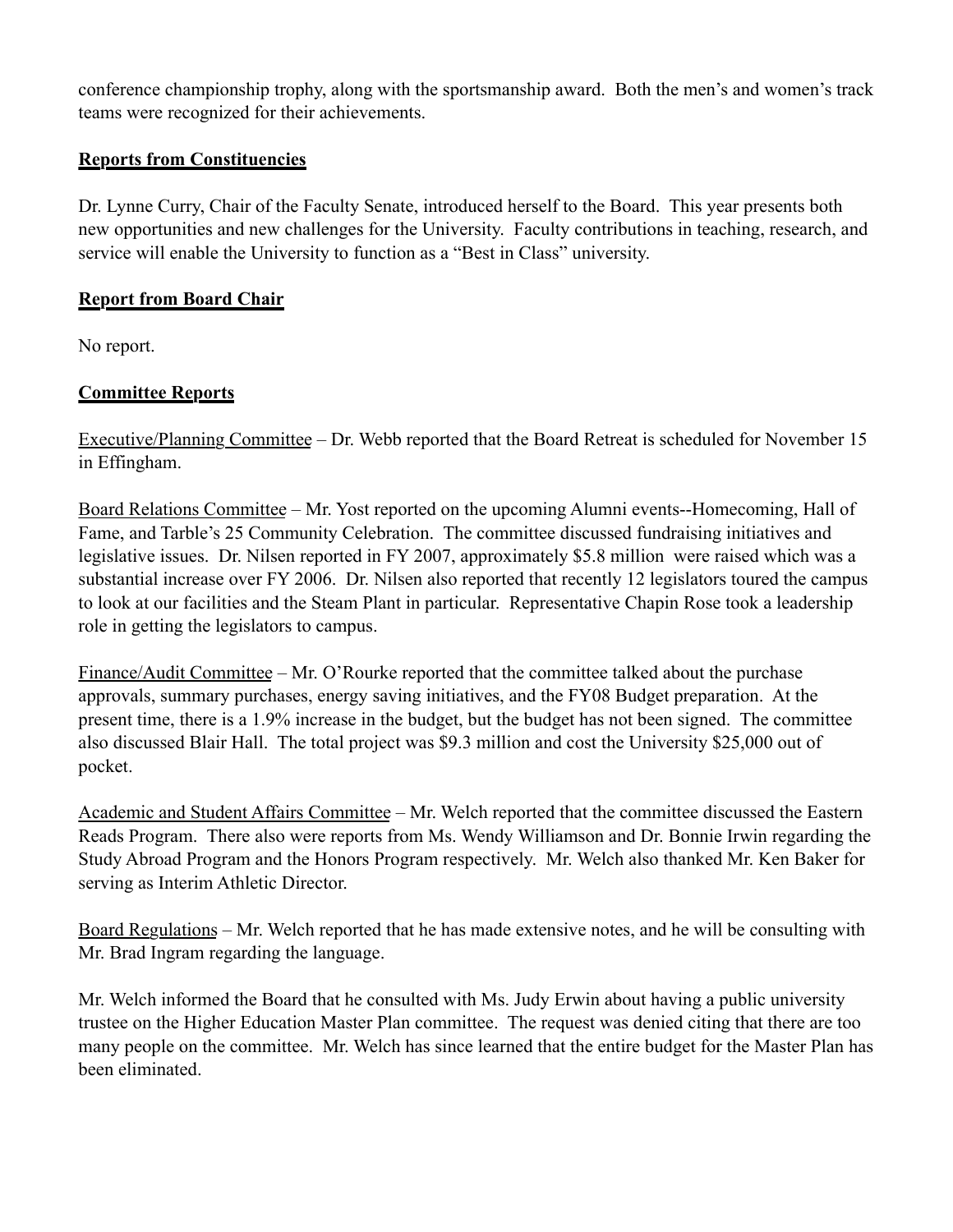# **Annual Report on Recruiting and Hiring**

Ms. Cynthia Nichols reported that this year's newly employed tenure track faculty members completed their doctorates or other terminal degrees in 15 states and the United Kingdom. Minority groups compose 22% of the newly employed tenure track faculty members, 41% of this group were women. Looking back for an overview since fall 2000 nearly 22% of all newly employed tenure track faculty were members of minority groups and 47% were women. Projections for fall 2007 indicate that minority groups continue to be promoted and earn tenure at rates equal to others. Women faculty members are promoted and continue to earn tenure at rates equal to that of males.

### **Summer/Fall Enrollment Report**

Dr. Lord presented a summary to the Board on the Summer/Fall Enrollment. This past summer was the second highest level of enrollment. Summer enrollment is primarily an opportunity enrollment, and the majority of students enrolled for the summer are seniors who may have missed a course, or who are taking courses to get a head start on their senior year. Enrollment for fall 2007 is the second highest level of enrollment with a slight fallback of about 1.4%, approximately 170 students, from last year.

# **Banner Project Status Report**

Mr. Bill Witsman delivered an update on the status of the Banner project. The Banner project first began in the Fall of 2004, and was expected to be completed within four years. The Banner system is currently being used by several departments including Purchasing (2006), Finance (2007), Admissions (2006), Human Resources and Benefits/Payroll (2007) and Financial Aid (2007). The student module of Banner is the largest and most complex, and was first used for registration in March 2007. Fall 2007 will be the first time Banner is used for mid-term and final grades, degree audit processing, determining that students have fulfilled all requirements, and processing student transcripts. The last module is the Advancement module, and its implementation was begun in July, 2007.

| Vendor                           | Type of Purchase                                                                                   | <b>Bids</b> | Amount    |
|----------------------------------|----------------------------------------------------------------------------------------------------|-------------|-----------|
| <b>IBM</b> Corporation           | Software license renewals and maintenance<br>for the period July 1, 2007 through June 30,<br>2008. | a           | \$146,411 |
| <b>Computer Associates</b>       | Software maintenance for the period July 1,<br>2007 through June 30, 2008.                         | b           | 160,567   |
| <b>Zones Corporate Solutions</b> | Symantec Anti-Virus software maintenance<br>for the period July 1, 2007 through June 30,<br>2010.  | $\mathbf c$ | 146,976   |
| Sentinel Technologies Inc.       | Cisco SMARTNet maintenance for the                                                                 | d           | 124,123   |

### **Summary of Purchases \$100,000 - \$249,999**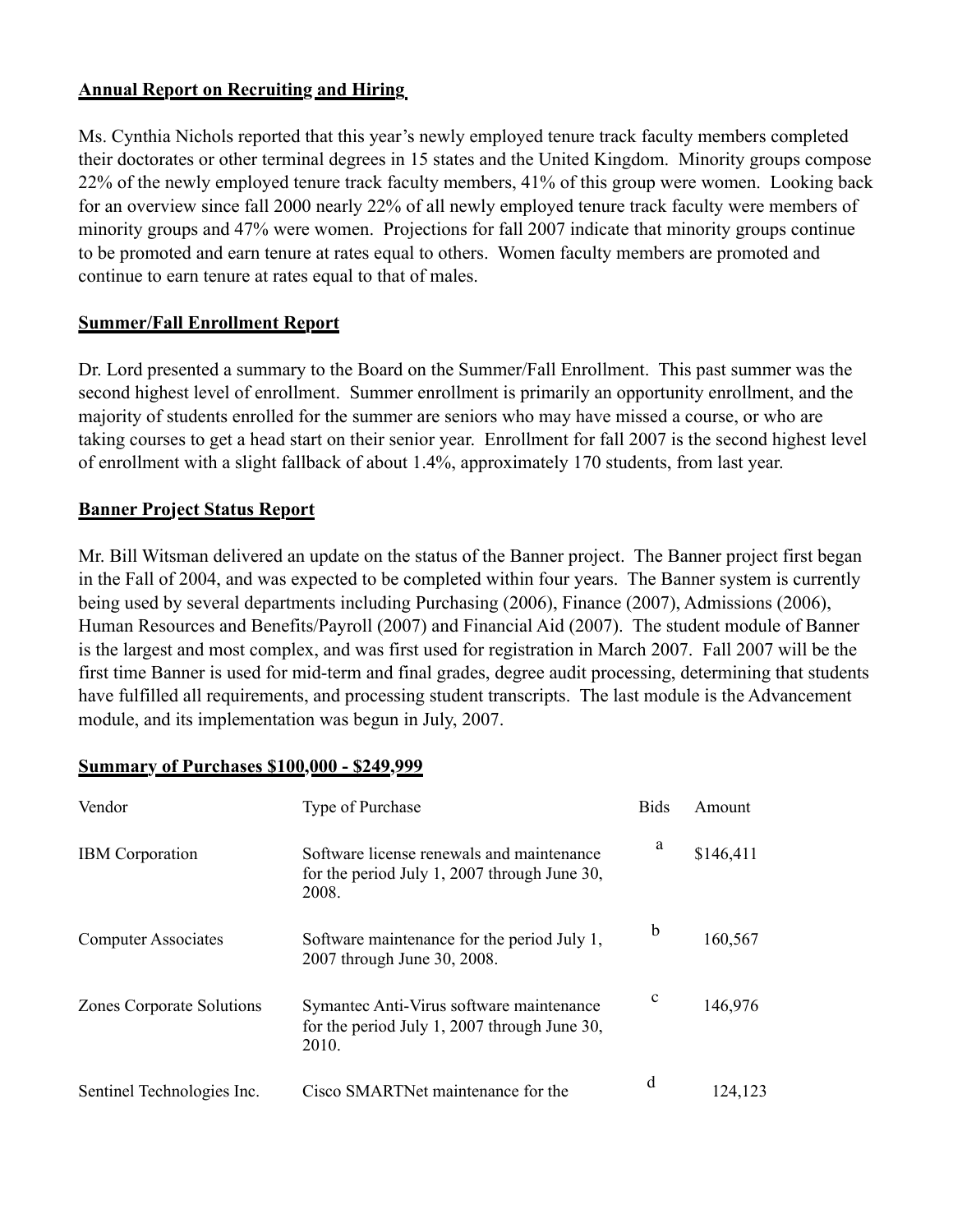|                            | period July 1, 2007 through June 30, 2008.                                                                            |                |                            |
|----------------------------|-----------------------------------------------------------------------------------------------------------------------|----------------|----------------------------|
| Aleier, Inc.               | <b>Implementation of Computerized</b><br>Maintenance Management Software<br>purchased from Aleier last year.          |                | 120,000<br>(not to exceed) |
| Grunloh Construction, Inc. | MLK Union concourse window<br>replacement                                                                             | 1 <sup>e</sup> | 169,500                    |
| <b>KAM</b> Services        | Asbestos abatement services for various<br>campus projects for the period September 1,<br>2007 through June 30, 2008. | d              | 150,000<br>(not to exceed) |

- <sup>a</sup> Sole source per section 526.2025 of the Illinois Procurement Code.
- b Sole Source. This is a one-year extension of the original three-year license agreement that expired June 30, 2007.
- <sup>c</sup> Purchase made in accordance with a contract between the vendor and State of Illinois Central Management Services.
- <sup>d</sup> Option year renewal of the original contract.
- <sup>e</sup> 3 other companies did not respond.

# **FY 2007 Deposit and Investment Report**

For FY 2007, the University had an average daily invested balance of approximately \$52.5 million and a net average daily balance of approximately \$49.3 million. The annualized average yield was 5.4 percent.

# **FY 2007 Income Producing Contracts**

In FY 2007 the number of awards was 310 with a value of \$9,683,958 which was an increase in value of 1.60 % over FY 2006.

### **Adjournment**

Ms. Nimmons moved to adjourn. Mr. O'Rourke seconded the motion.

Roll was called and the vote was as follows:

Mr. Bulgar Yes Mr. Kratochvil Yes